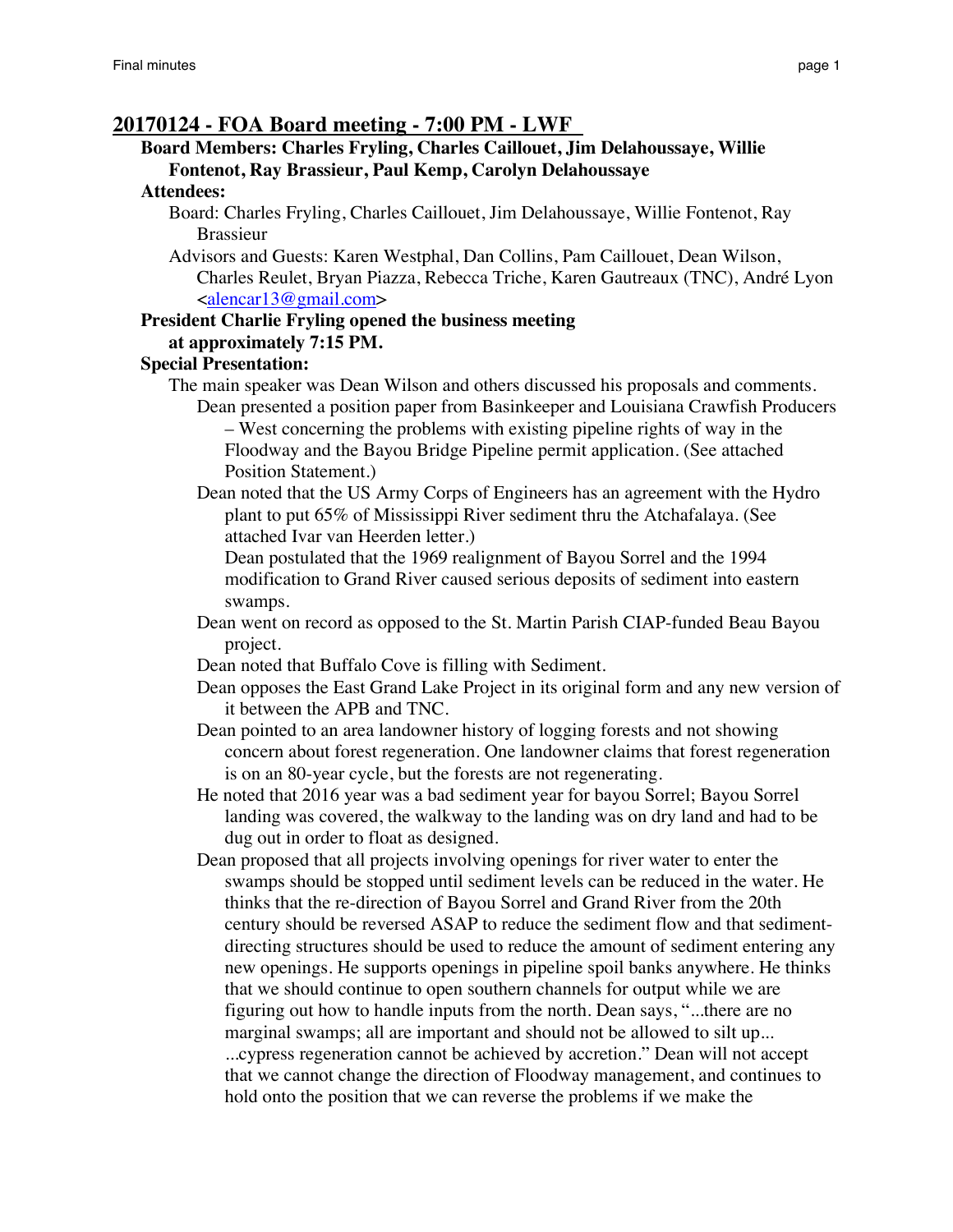appropriate hydrological and management changes in the Floodway. His changes include building gates in the levees where the old channels were closed off and allowing water flow and access at low water times, both on the east and west side.

- Dean claimed that he has a memo that shows that the Bayou Postilion project was changed after the fact. He said that Jody's Brown Bayou opening project was changed to a culvert project after landowner discussions and that the nonpermitted violations that blocked the stream were allowed to continue.
- Dean claims that some areas dry every year. Regeneration is not being prevented because of water cycle, but because of high standing water in parts of year. He suggests that regeneration occurred when conditions were good at logging time. Stands in some areas are 130 years old because they managed to recover because of the time of year of the logging. His position is that we cannot achieve cypress regeneration by accreting.
- Dean said that lots of money is being spent on the coast with limited results but some of it could be spent in the Basin, with more positive habitat results.
- Charles Reulet contended that the details of the new version of the East Grand Lake project are yet to be discussed and that input is still possible. Charles has suggested that proposals to dredge the lakes should be revisited but the costs have been prohibitive. Charles noted that the ABP and CPRA are looking at using sediment from Flat Lake to both restore the Lake and help rebuild the coast. They would like to prove the concept there and move north.
- Bryan Piazza observed that hydraulic pressure is necessary to push water through from the north, so just making cuts for outlets and not inlets at the top of the project area will not work. There is already water coming in from the south at mid water stages. He noted that stressed forests exist around pipelines because water moves back and forth in those areas but stays high too long. TNC is measuring the speed of sediment accretion. TNC is setting up fellows to collect science data.
- Bryan noted that putting structures in the rivers and changing COE policies will affect the Mississippi River and Tributaries project and may need Congressional action. He suggested that we need to seriously evaluate the effects of putting openings in levees. He claimed that 90% of the sediment is already going to the coast, so it is unlikely that we are likely to reduce the sediment load enough to eliminate sedimentation in the swamps.
- Bryan stated that undoing channel training is a big problem; we will need elements to test and new tools to test with; do we need to piecemeal solutions or stop again and wait? If we want to propose big changes, we need examples on the ground to test and monitor.
- Karen Gauthreaux noted that there will be a TNC update meeting on Feb22 and the Basin environment will be discussed.
- Jim noted that it is not surprising that we don't have a comprehensive WM plan; it is a big, complicated project to take on.

Dan Collins appreciated the transparency of the discussions.

Summary of discussions:

Dean wants to stop making any cuts that will introduce River water into the swamps until we undo the Corps channel realignment elements of the Channel Training effort of the  $20<sup>th</sup>$  century. He is ok with making cuts lower in the system to allow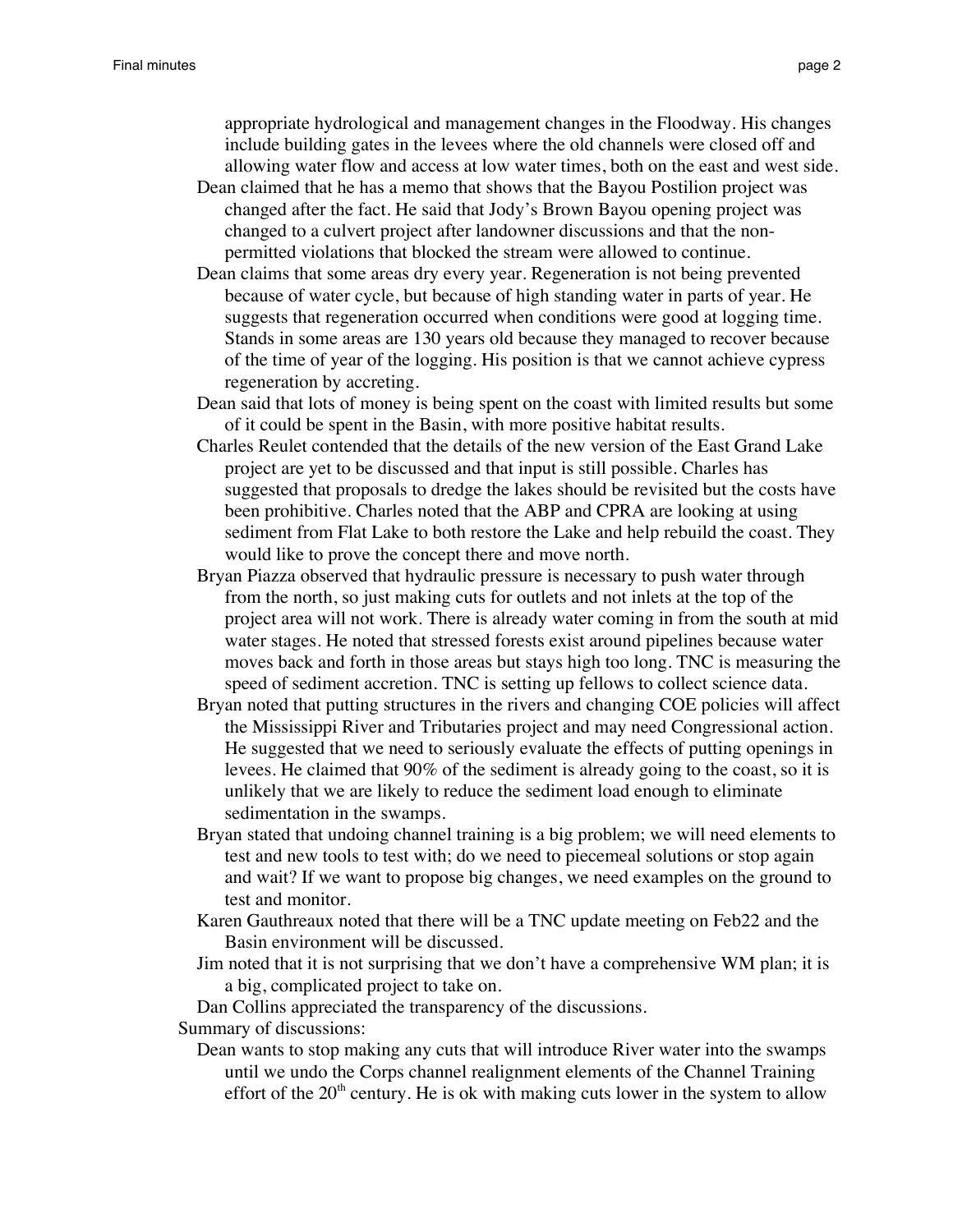water to flow out. He proposes making big changes in the Floodway hydrology, including installing structures in the levees at historic channel crossings that were cut off when the levees were built.

- Bryan supports the Glenn Constant position that the floodway is part of a delta and that deltas build to the coast, and the natural progression of land building needs to be directed because of the human-induced changes in the hydrology, but it cannot be stopped and that major changes in the MRT plan will meet with much resistance. Any changes will take "coalition building" and lots of time. The political climate is certainly not conducive for major hydrologic changes right now. We need to know more about the science of the process before we attempt to make big changes.
- Both sides seem to think that standing water is preventing cypress regeneration although there are differences of opinion about other contributors and about the overall health of the swamp forests. Dean thinks that the lack of cypress trees are the result of logging operations and that the timing of the logging determined the success of regeneration activity. Bryan thinks that the health of the swamp is held down because of current conditions. Dean argues that the current condition of the swamp forest is not poor.

# **Old Business**

The July 26, 2016 meeting minutes were approved with no revisions.

- Treasurer's Report
	- 2015 Regions Balance of \$1,200.42 + PayPal Balance of \$1,154.15 + \$125 pending  $deposits = $2,479,57$  Available
	- 2016 Regions Balance of \$1,836.02 + PayPal Balance of \$1,362.18 + no pending deposits  $= $2,198.20$  Available; for a 2016 net of  $- $281.37$
	- As of Jan. 24, 2017, there has been no activity so far this year, so the totals are the same.
- Review Open Actions from previous meeting
	- Charles Caillouet noted that action is needed on officers and plans
		- 2017 Board Members no action taken

2017 Officers Elections – no action taken

Planning is needed on the Flood presentation at the Jeanerette Museum on April 5. Charlie, Willie and Charles will go to LAF to meet with Ray & Jim in Feb. The intent will be to allocate presentation responsibilities, share images available for use in the presentation, and plan how to use the limited time and to engage the participants.